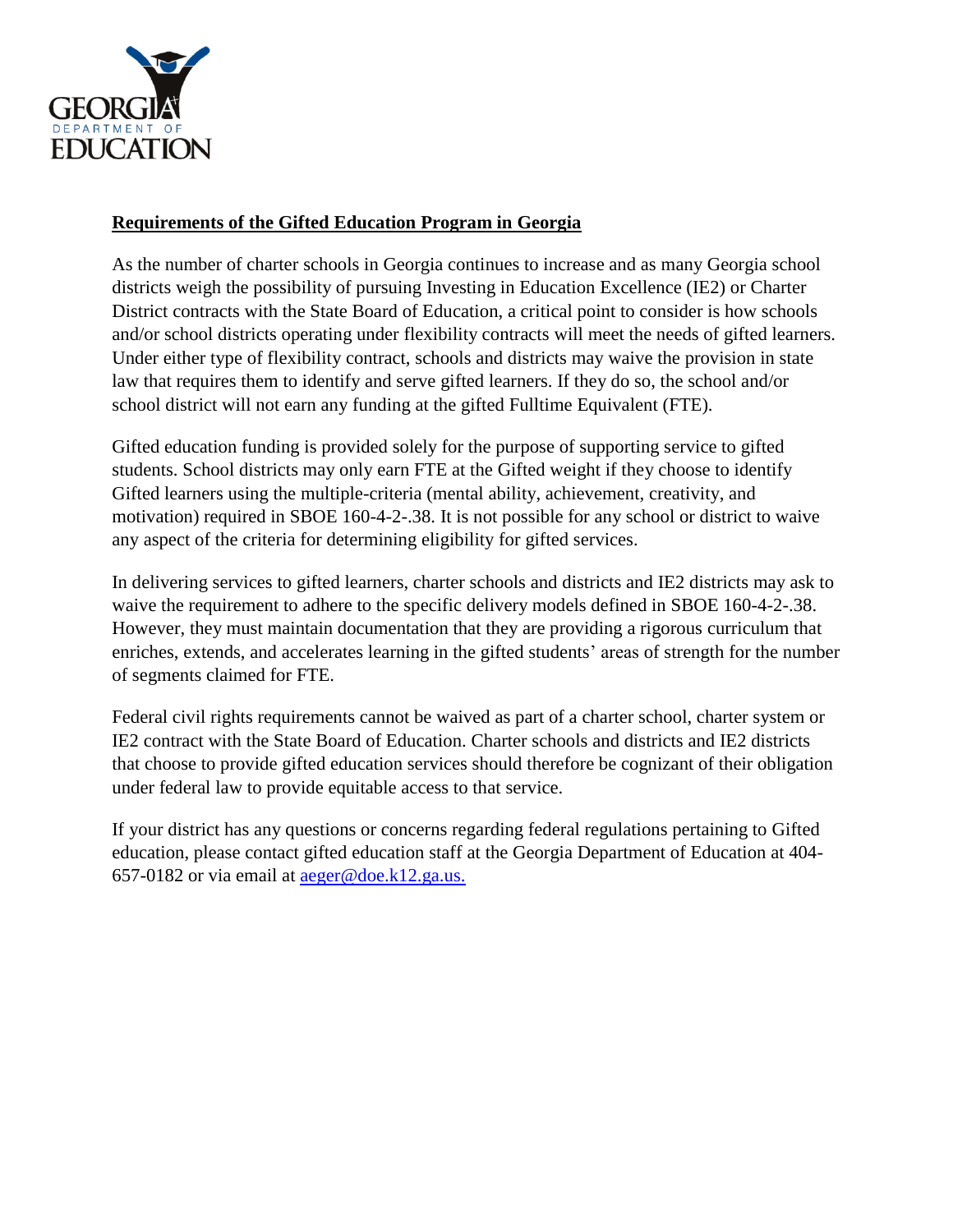## **Checklist of Requirements for**

# **Charter Schools and Districts and IE2 Districts that Choose to Identify and Serve Gifted Learners**

- $\Box$  The district and/or school takes steps to identify students who are eligible for gifted education services, following the eligibility requirements defined in SBOE 160-4-2-.38 (see Appendix A, below).
- $\Box$  The district and/or school provides gifted education programs to eligible gifted students.
	- o The district and/or school ensures that each school's program

(1) Is based upon accepted research and educational theory or principles; (2) Is reasonably calculated to implement the educational theory effectively; and,

(3) After a period of time sufficient to give the innovative program a chance to become established, produces quantifiable results showing that gifted learners are excelling in their area(s) of strength.

- $\Box$  The district and/or school provides resources to implement its gifted education program effectively (e.g., gifted education programs are led by gifted endorsed teachers who use research-based resources). Examples of innovative research-based resources include: 1) whole-grade and/or subject acceleration, 2) self-contained gifted education classes, 3) specialized classes for highly gifted students, and (4) the Renzulli School-wide Enrichment Model.
- $\Box$  The district and schools should ensure that meaningful and equitable communication with parents and guardians of gifted students takes place by providing such parents and guardians with important notices or documents in written form.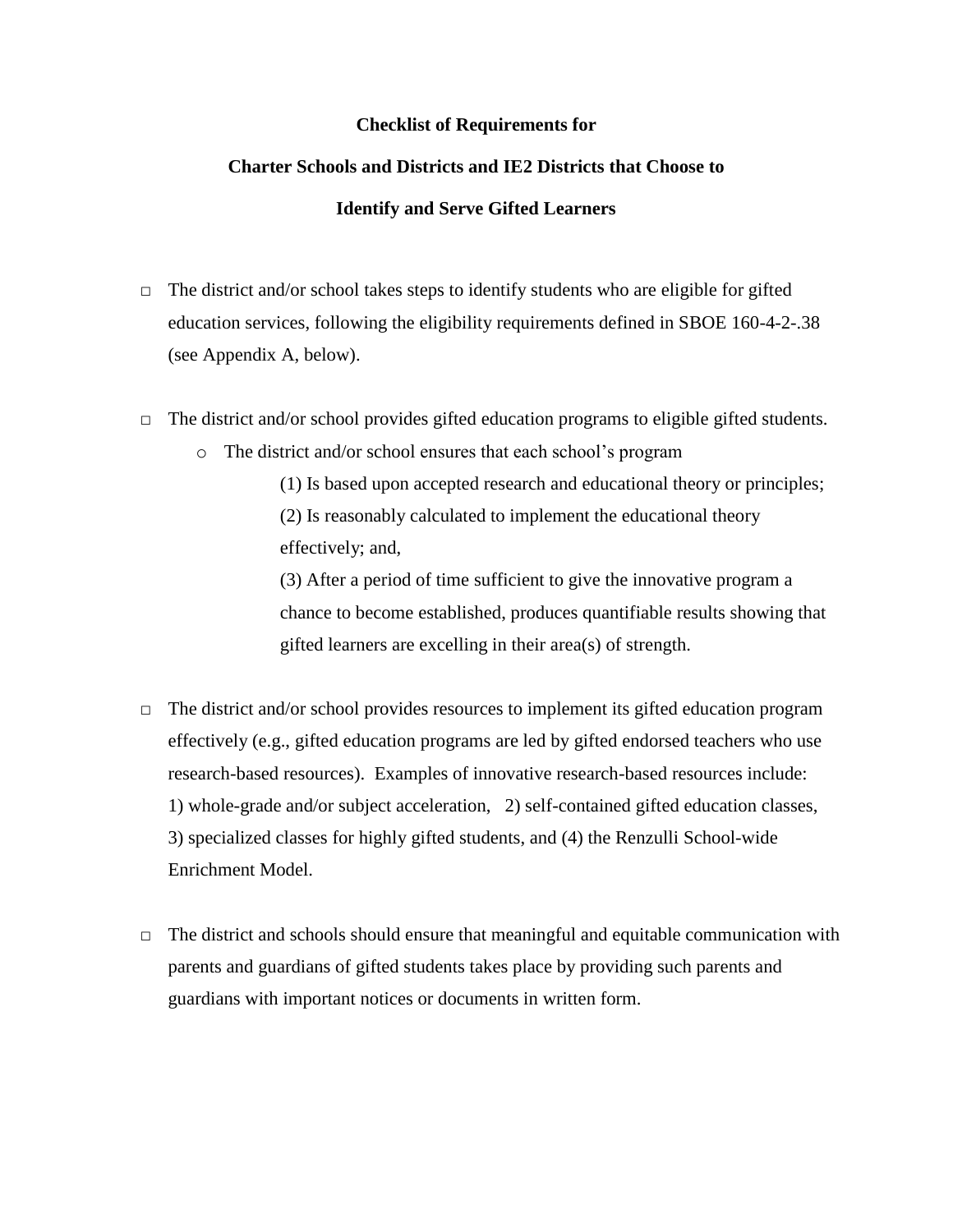□ Districts and schools equitably include English Language Learners, Students with Disabilities, economically disadvantaged, and minority students in the gifted and talented program.

For detailed guidance and research-based suggestions on implementing gifted education programs, please view Georgia's "Gifted Education Resources Guide" in the blue Publications port let at: [http://www.gadoe.org/ci\\_iap\\_gifted.aspx.](http://www.gadoe.org/ci_iap_gifted.aspx)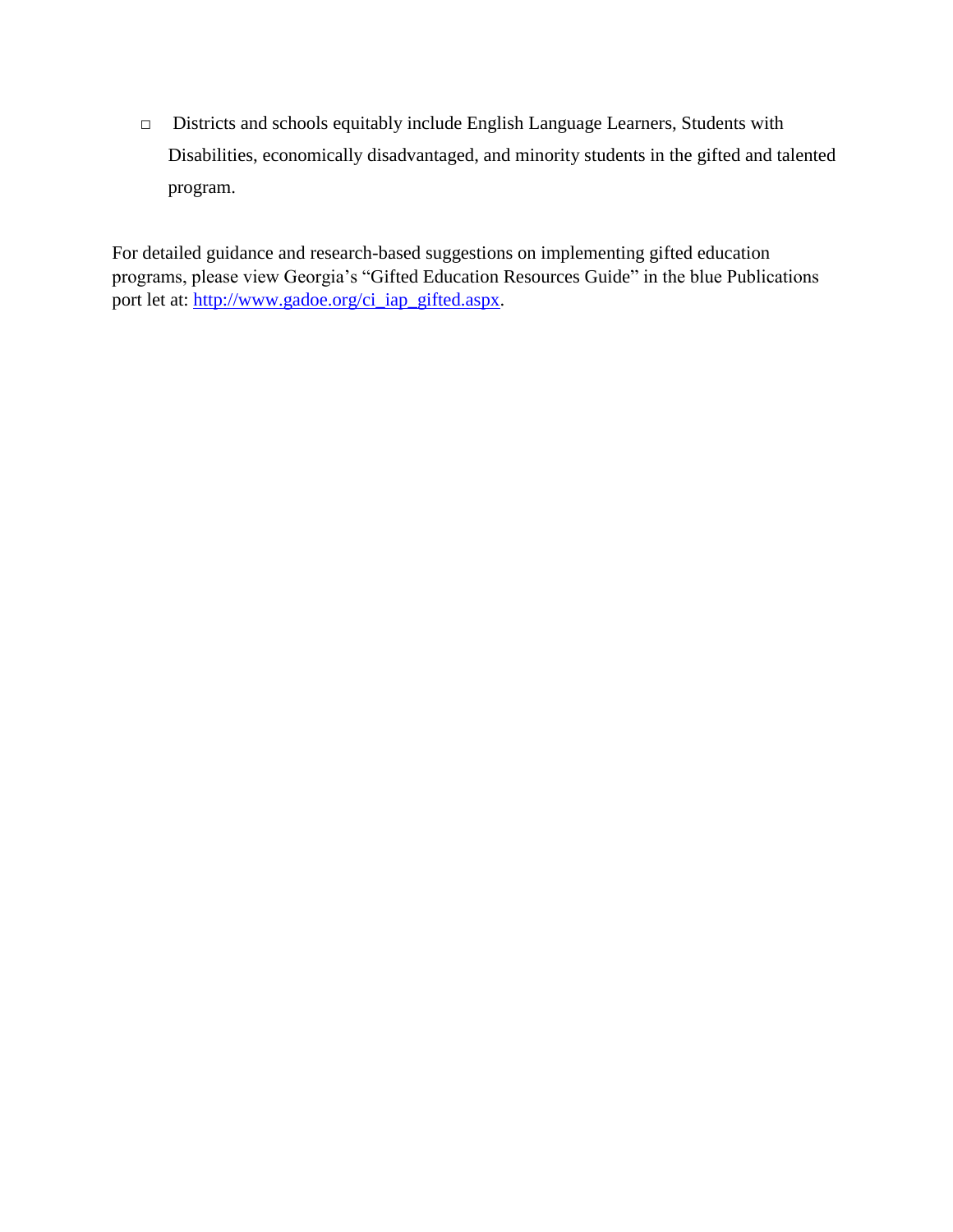## **160-4-2-.38 EDUCATION PROGRAM FOR GIFTED STUDENTS.**

#### (1) **DEFINITIONS.**

 (a) **Gifted Student** - a student who demonstrates a high degree of intellectual and/or creative ability(ies), exhibits an exceptionally high degree of motivation, and/or excels in specific academic fields, and who needs special instruction and/or special ancillary services to achieve at levels commensurate with his or her abilities.

 (b) **Differentiated Curriculum** - courses of study in which the content, teaching strategies and expectations of student mastery have been adjusted to be appropriate for gifted students.

 (c) **Qualified Evaluators** - individuals with expertise in relevant fields. Anyone who evaluates student products/performances for the purpose of determining gifted program eligibility must have demonstrated expertise and experience in the specific content area.

Local school systems are responsible for training evaluators of student products/performances in the application of adopted observation/evaluation instruments in a culturally sensitive manner. A list of qualified evaluators, the evaluation guidelines, and documentation of training procedures will be maintained by the local board of education.

#### (2) **REQUIREMENTS.**

(a) **Notice**. The local board of education shall notify parents or guardians in writing of the following:

 1. The gifted education program operated by the local school system, referral procedures and eligibility requirements.

2. Initial consideration of a student for gifted education services.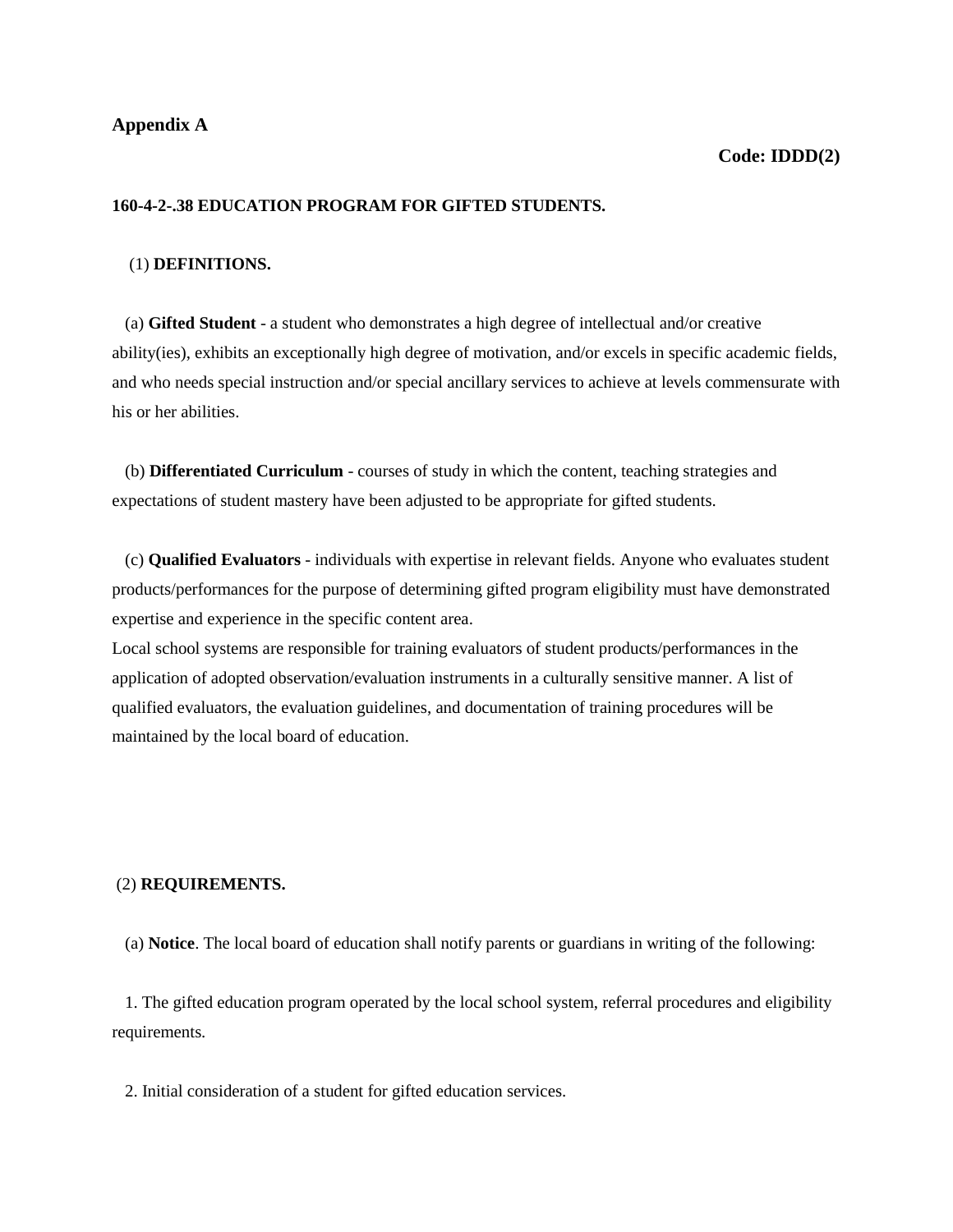3. The student's eligibility status after an evaluation, at which time the parents or guardians shall be afforded an opportunity for a conference to discuss student eligibility criteria and placement.

 4. The type of service to be provided annually, the teaching methods to be used and the time allotted for the student to receive gifted services. Parents or guardians shall also be informed of the objectives designed for students to meet and the manner in which evaluation of the mastery of these objectives will be conducted.

 5. The performance standards the student shall meet for the continuation of gifted services (See page 6, Section 3, *Continued Participation*).

160-4-2-.38 (Continued)

 6. The length of the probationary period in which the student is in jeopardy of losing gifted services. The notice shall specify the criteria the student shall meet to continue receiving gifted education services.

 7. The termination of gifted education services in the event that the student fails to meet the continuation criteria. The notice shall contain a statement that the student shall become eligible to receive gifted education services upon meeting the criteria adopted by the local board of education regarding the continuation of services.

#### (b) **Referral.**

 1. **Reported Referral**. A student may be referred for consideration for gifted educational services by teachers, counselors, administrators, parents or guardians, peers, self and other individuals with knowledge of the student's abilities.

 2. **Automatic Referral**. Students who score at specified levels on a norm-referenced test as described below shall be considered automatically, as defined in Appendix A of the Georgia Department of Education *Resource Manual for Gifted Education Services*, for further assessment to determine eligibility for gifted program services.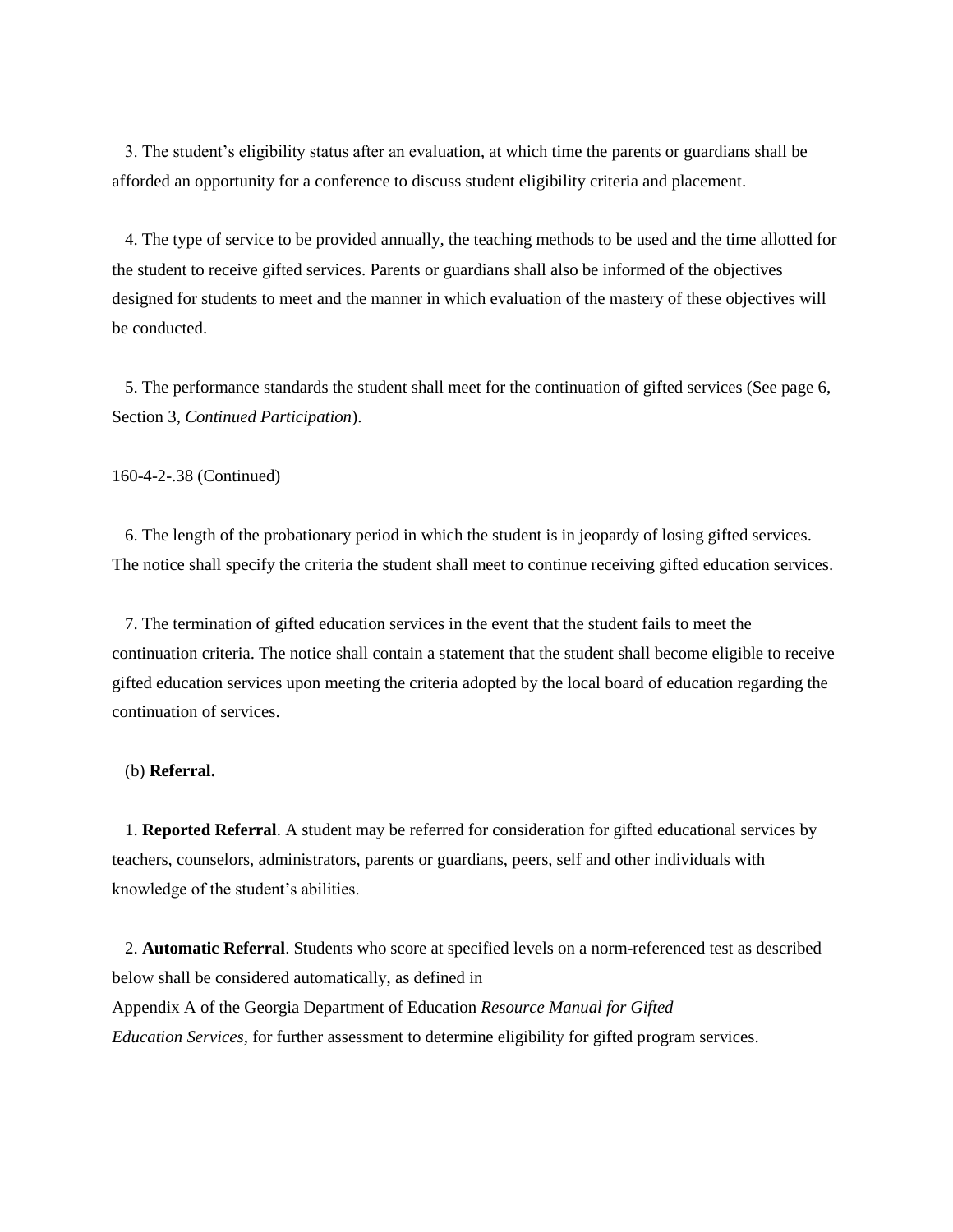(i) Local boards of education shall establish the criterion score needed on these norm-referenced tests for automatic consideration for further assessment.

 (ii) Local boards of education shall ensure that any tests or procedures used in the referral process and to determine eligibility for gifted education services meet standards of validity and reliability for the purpose of identifying gifted students, and shall be nondiscriminatory with respect to race, religion, national origin, sex, disabilities or economic background.

 (c) **Consent**. Local school systems shall obtain written consent for testing from parents or guardians of students who are being considered for gifted education services.

Written consent from parents or guardians is also necessary before students determined to be eligible for gifted education services can receive these services.

 (d) **Eligibility**. The local board of education shall not adopt eligibility criteria that are inconsistent with this rule.

 (e) **State Reporting Requirements**. The local board of education shall submit to the Georgia Department of Education a copy of its administrative procedures for the operation of a program for gifted students in grades K-12. The local system shall review and revise (if revisions are needed) its local administrative procedures at least annually. An updated copy of the local administrative procedures shall be submitted to the

Department of Education whenever changes are made.

160-4-2-.38 (Continued)

## 1. **Initial Eligibility**.

 (i) To be eligible for gifted education services, a student must either (a) score at the 99<sup>th</sup> percentile (for grades K-2) or the 96<sup>th</sup> percentile (for grades 3-12) on the composite or full scale score of a standardized test of mental ability and meet one of the achievement criteria described below, or (b) qualify through a multiple-criteria assessment process by meeting the criteria in any three of the following four areas: mental ability (intelligence), achievement, creativity and motivation.

 (ii) To be eligible for gifted education services, a student must meet the criterion score on a nationally normed test and either have observational data collected on his or her performance or produce a superior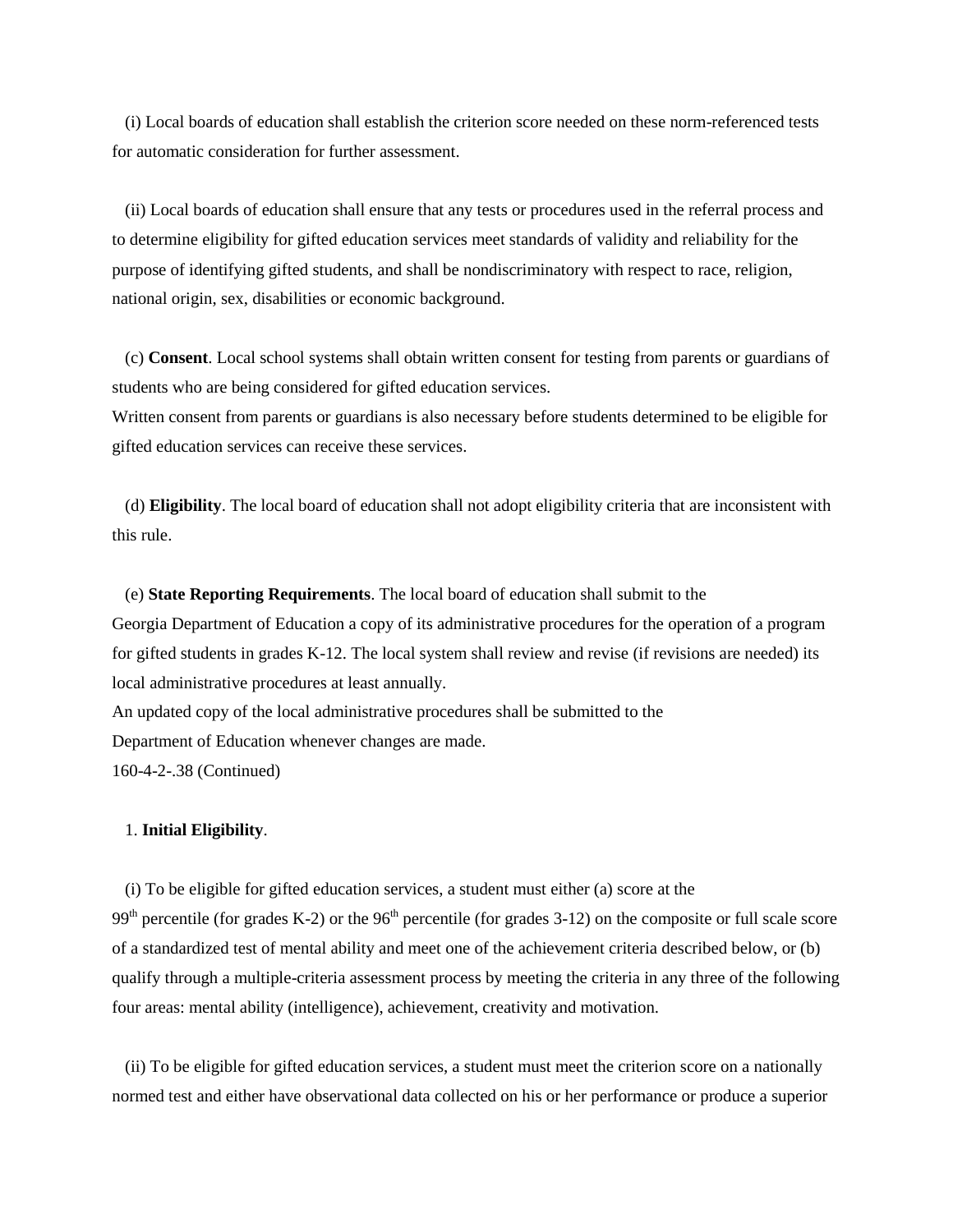product as described below. Information shall be collected in each of the four data categories for all students who are referred for gifted program evaluation. Any data used in one area to establish a student's eligibility shall not be used in any other data category.

(iii) Any test score used to establish eligibility shall be current within two-calendar years.

(I) **Mental Ability**. Students shall score  $\Box$  the 96<sup>th</sup> percentile on a composite or full scale score or appropriate component score, as defined in Appendix A of the Georgia Department of Education *Resource Manual for Gifted Education Services,* on a standardized test of mental ability.

 I. Mental ability tests shall be the most current editions of published tests that measure intelligence or cognitive ability, have been reviewed for bias and normed on a nationally representative sample that included minority representation within a 10-year period (group tests) prior to administration. These tests shall yield percentile rankings by age(s).

 II. Mental ability tests that were designed to be administered individually must be administered by a qualified psychological examiner. (See Rule 160-4-7-.07 Evaluations and Eligibility Determinations.)

(II) **Achievement**. Students shall (a) score  $\Box$  the 90<sup>th</sup> percentile on the total battery, total math or total reading section(s) of a standardized achievement test; or (b) have produced a superior student-generated product or performance, where the superior performance is one that can be translated into a numerical score  $\Box$  $\Box$ 90 on a scale of 1-100 as evaluated by a panel of three or more qualified evaluators.

 I. Standardized achievement tests shall be the most current editions of tests that measure reading skills, including comprehension, and shall give a total reading score and/or a total mathematics score based upon a combination of scores in math concepts and applications. These tests shall have been reviewed for bias and normed on a

160-4-2-.38 (Continued)

nationally representative sample that included minority representation within a 10-year period prior to administration. These tests shall yield percentile rankings by  $age(s)$  or  $grade(s)$ .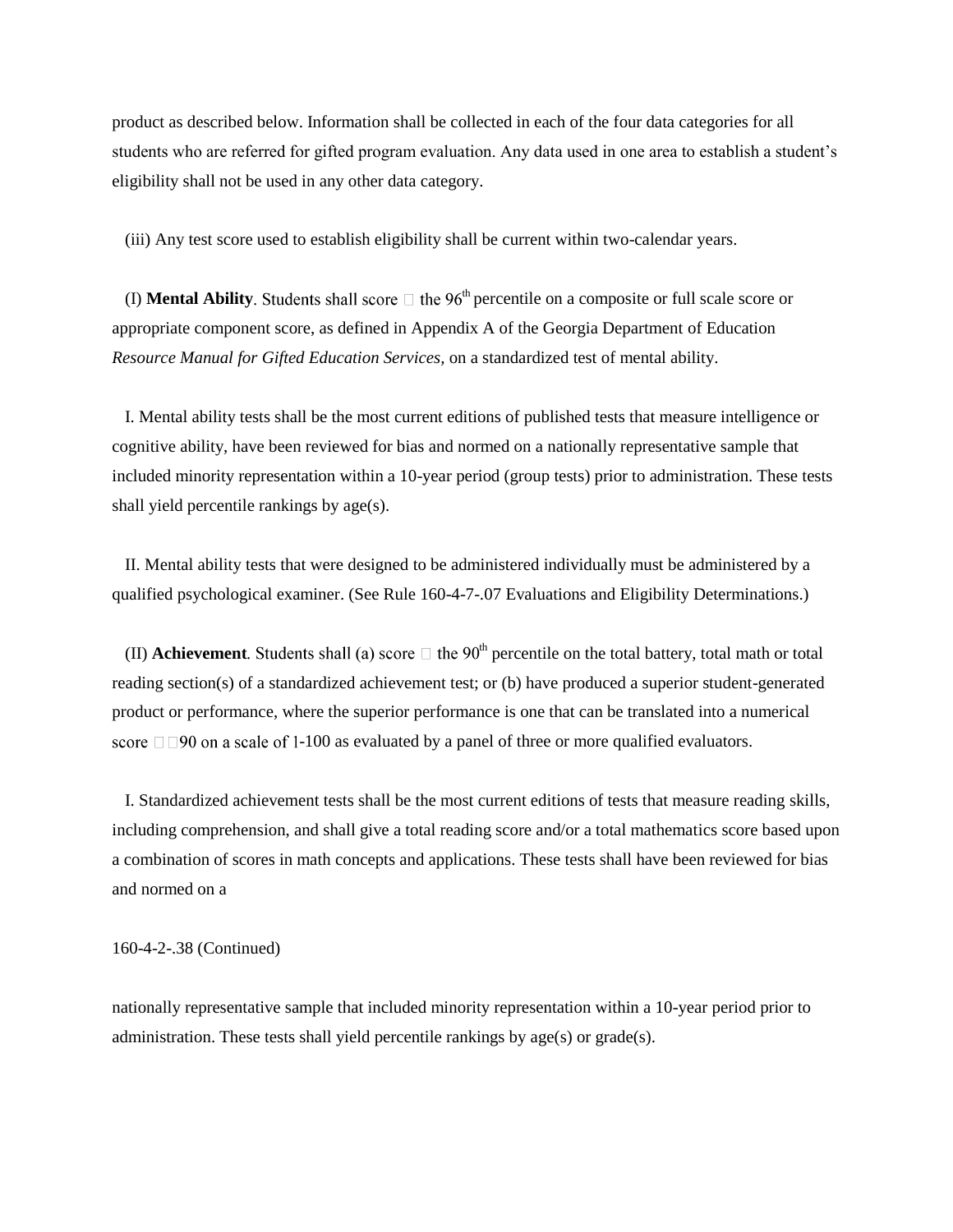II. Performances and products shall be judged by a panel of three or more qualified evaluators and must have been produced within the two years prior to evaluation.

(III) **Creativity**. Students shall (a) score  $\Box$  the 90<sup>th</sup> percentile on the total battery score of a standardized test of creative thinking, or (b) receive a score  $\Box$  the 90<sup>th</sup> percentile on a standardized creativity characteristics rating scale, or (c) receive from a panel of three or more qualified evaluators a score  $\Box$  90 on a scale of 1-100 on a structured observation/evaluation of creative products and/or performances.

 I. Standardized tests of creative thinking shall be the most current editions of tests that provide scores of fluency, originality, and elaboration. Minimum requirements also include: (a) outside empirical support for the test; (b) long-term follow-up studies; and

(c) comparison measures against other recognized measures of creativity. These tests shall have been reviewed for bias and normed on a nationally representative sample that included minority representation. These tests shall yield percentile rankings by age(s) or grade(s).

 II. Rating scales used to evaluate creativity shall relate to the construct of creativity and differentiate levels such that judgments equivalent to the  $90<sup>th</sup>$  percentile are possible.

 III. As evidence of creativity, students or individuals on behalf of students may submit products or evidence of outstanding performances completed during the two calendar years prior to evaluation. The products/performances submitted shall be reviewed by a panel of three or more qualified evaluators as part of a comprehensive portfolio of creative productivity.

(IV) **Motivation**. Students shall (a) receive a score  $\Box$  the 90<sup>th</sup> percentile on a standardized motivational characteristics rating scale, or (b) receive from a panel of three or more qualified evaluators a score  $\Box$  90 on a scale of 1-100 on a structured observation/evaluation of student-generated products and/or performances, or (c) have a grade point average (GPA) of at least 3.5 on a 4.0 scale (as defined in Appendix A of the

Georgia Department of Education *Resource Manual for Gifted Education Services*), where a 4.0 = A and  $3.0 = B$ , using an average of grades from the regular school program over the previous two school years if the student is in grades 3-12.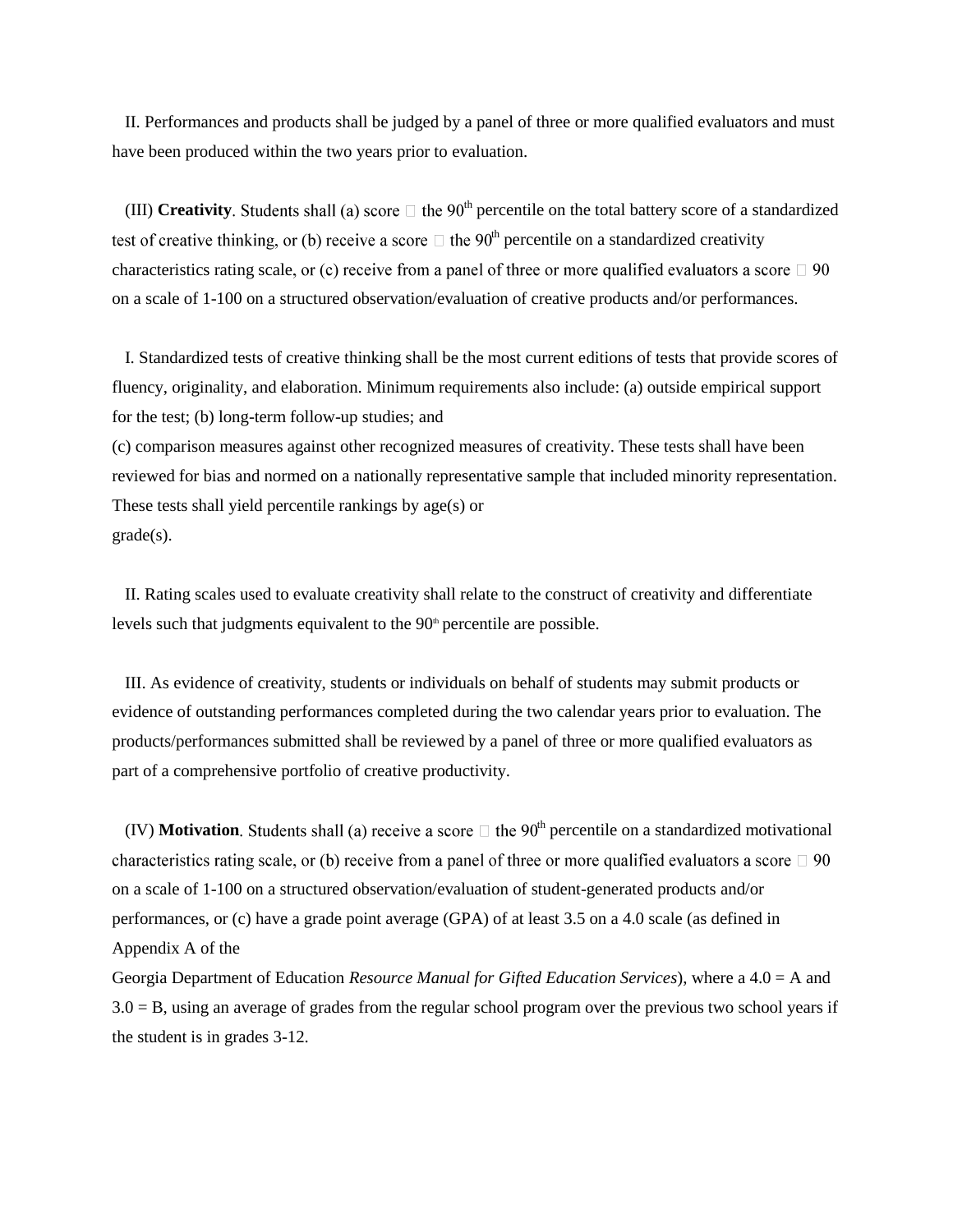I. Rating scales used to evaluate student motivation shall relate to the construct of motivation and differentiate levels such that judgments equivalent to the  $90<sup>th</sup>$  percentile are possible. 160-4-2-.38 (Continued)

 II. As evidence of motivation, students or individuals on behalf of students may submit products or evidence of outstanding performances made during the two calendar years prior to evaluation. The products/performances submitted shall be reviewed by a panel of three or more qualified evaluators as part of a comprehensive portfolio that demonstrates a high degree of motivation and consistent productivity.

 III. GPAs of students are determined by calculating the grades earned during the two years prior to evaluation in the subjects of mathematics, science, language arts, social studies and foreign language, if such language study is included in the student's records.

 2. Assessment data that were gathered and analyzed by a source outside the student's school or school system must be considered as part of the nomination and evaluation process. However, these outside data shall not be substituted for data the school generates during the testing/evaluation process and may never be the sole source of assessment data. Systems shall never rely on them exclusively for determination of eligibility for gifted program services. Instead, outside test data may be used as part of a comprehensive profile of test and non-test evidence of advanced instructional needs. If any system elects to use outside test data to help establish students' eligibility, the local board of education shall collect and maintain statistical data that will allow the Department of Education to evaluate the impact of this practice on the identification of gifted students from all ethnic and socioeconomic groups.

 3. **Continued Participation**. Local boards of education shall review the progress of each student receiving gifted education services each year. Any student who receives gifted education services shall continue to receive services, provided the student demonstrates satisfactory performance in regular and gifted education classes, as described in the local board's Continuation Policy.

 (i) Local boards of education shall provide to any student who fails to maintain satisfactory performance in regular and gifted education classes a probationary period in which the student shall continue to receive gifted education services while attempting to achieve satisfactory performance status. The length of this probationary period shall be determined by the local board of education.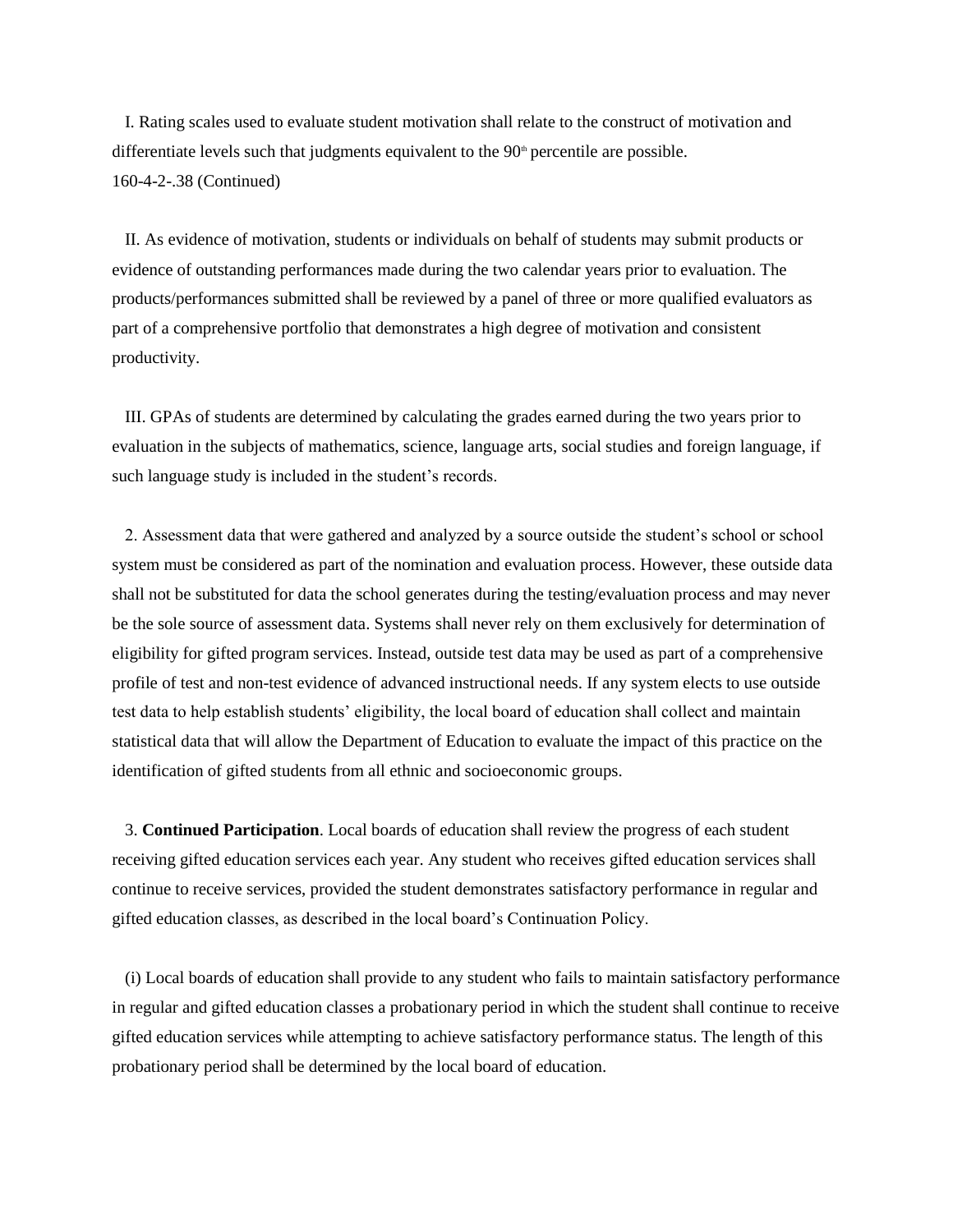(ii) Students who fail to demonstrate satisfactory performance in both regular and gifted education classes during the probationary period and for whom gifted services are no longer appropriate shall have a final review before cessation of services occurs. A student may resume receiving gifted education services upon meeting the criteria adopted by the local board of education for the continuation of gifted services.

 4. **Reciprocity**. Any student who meets the state eligibility criteria for gifted education services shall be considered eligible to receive gifted education services in any school system within the state. However, a student transferring from one school system to another within the state shall meet the criteria for continuation of gifted services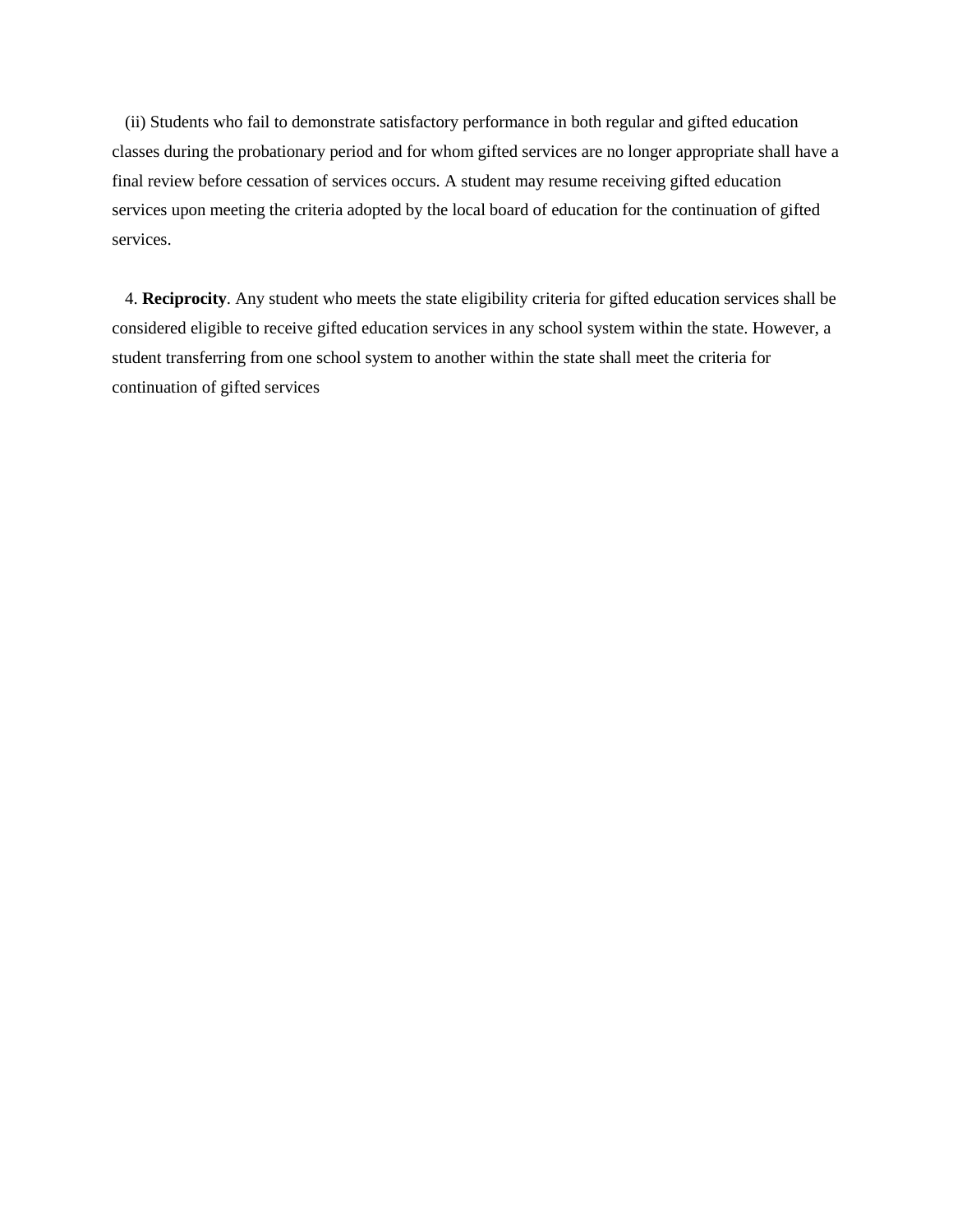established by the local board of education of the receiving school system. There is no mandated reciprocity between states.

#### (e) **Curriculum and Services to Be Provided**.

1. Local boards of education shall develop curricula for gifted students that incorporate the State Board of Education-approved student competencies and Quality Core Curriculum. Curriculum objectives shall focus on developing cognitive, learning, research and reference, and metacognitive skills at each grade grouping, using principles of differentiation, in one or more of the following content areas: mathematics, science, language arts, social studies, foreign language, fine arts and vocational/technical education. Local boards of education shall submit to the Georgia Department of

Education a description of the differentiated curricula used for instruction of gifted students. The local system shall review and revise (if revisions are needed) its curricula for gifted students at least annually. An updated copy of the local program description shall be submitted to the Department of Education whenever changes are made.

 2. Students identified as gifted and whose participation has received parental consent shall receive at least five segments per week (or the yearly equivalent) of gifted education services, using one of the approved models described in Appendix A of the Georgia Department of Education *Resource Manual for Gifted Education Services*.

#### (f) **Data Collection**.

 1. Local boards of education shall collect and maintain statistical data on the number of students referred for evaluation of eligibility for gifted education services, the number of students determined eligible for services, and the number of students actually served during the school year. These data shall be kept by grade level, gender, and ethnic group of the students.

 2. The Georgia Department of Education shall evaluate gifted program effectiveness every three years. To the maximum extent possible, this evaluation shall include the following program components: (a) the Student Search, Nomination, and Referral Process; (b) Student Assessment; (c) Program Design; (d) Curriculum and Instruction; (e) Professional Development; and (f) Family-Community Involvement.